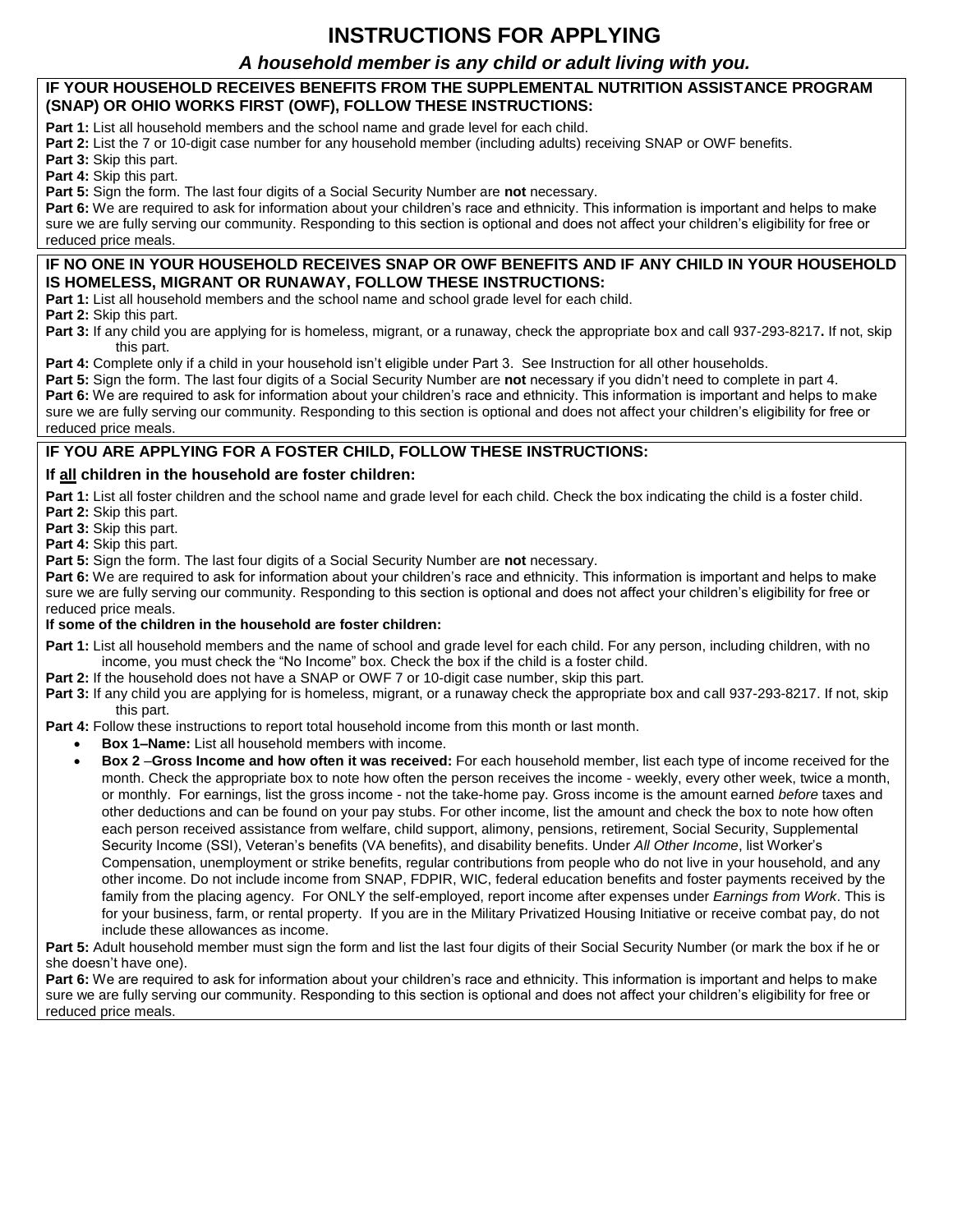#### **ALL OTHER HOUSEHOLDS (INCLUDING WIC HOUSEHOLDS) FOLLOW THESE INSTRUCTIONS:**

- Part 1: List all household members and the school name and grade level for each child. For any person, including children, with no income, you must check the "No Income Box".
- **Part 2:** If the household does not have a SNAP or OWF 7 or 10-digit case number, skip this part.
- **Part 3:** If any child you are applying for is homeless, migrant, or a runaway check the appropriate box and call 937-293-8217**.** If not, skip this part.

Part 4: Follow these instructions to report total household income from this month or last month.

- **Box 1 – Name:** List all household members with income.
- **Box 2** –**Gross Income and how often it was received:** For each household member, list each type of income received for the month. Check the box to note how often the person receives the income—weekly, every other week, twice a month, or monthly. For earnings, be sure to list the gross income - not the take-home pay. Gross income is the amount earned *before* taxes and other deductions and can be found on pay stubs. For other income, list the amount and check the box to note how often each person received assistance from welfare, child support, alimony, pensions, retirement, Social Security, Supplemental Security Income (SSI), Veteran's benefits (VA benefits), and disability benefits. Under *All Other Income*, list Worker's Compensation, unemployment or strike benefits, regular contributions from people who do not live in your household, and any other income. Do not include income from SNAP, FDPIR, WIC, federal education benefits and foster payments received by the family from the placing agency. For ONLY the self-employed, report income after expenses under *Earnings from Work.* This is for your business, farm, or rental property. If you are in the Military Privatized Housing Initiative or receive combat pay, do not include these allowances as income.
- **Part 5:** An adult household member must sign the form and list the last four digits of their Social Security Number (or mark the box if he or she doesn't have one).

Part 6: We are required to ask for information about your children's race and ethnicity. This information is important and helps to make sure we are fully serving our community. Responding to this section is optional and does not affect your children's eligibility for free or reduced price meals.